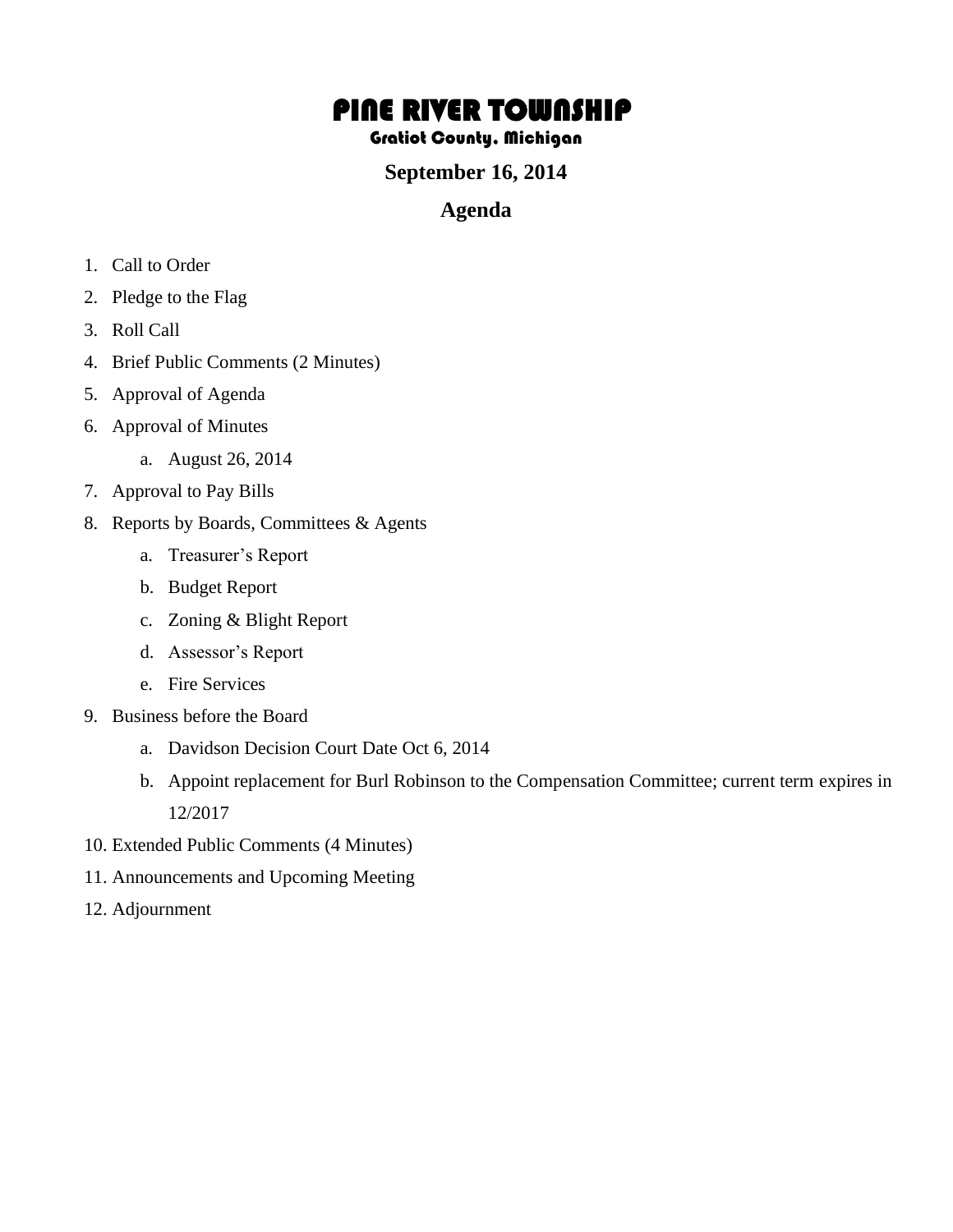# **MINUTES OF THE PINE RIVER TOWNSHIP BOARD MONTHLY MEETING SEPTEMBER 16, 2014**

- 1. The regular monthly meeting of the Pine River Township Board was called to order at 7:00 pm by Supervisor Beeson at the Township Hall.
- 2. Pledge the flag: The board and the public said the pledge to the flag.
- 3. Roll Call: Moeggenborg: present, Baker: present, Beeson: present, Rademacher: present, Best: present. All board members present.
- 4. Brief Public comments (2 minutes):
- 5. Approve the Agenda: Motion by Moeggenborg: second by Best: to approve the agenda as presented. All board members approved. Motion carried 5-0.
- 6. Approve the Minutes:

Motion by Best: second by Baker: to approve the Regular Meeting Minutes of August 26, 2014. All board members approved. Motion carried 5-0.

7. Approval to Pay Bills:

Motion made by Moeggenborg: second by Best: to pay bills as presented in the amount of \$49,505.00. All board members approved. Motion carried 5-0.

- 8. Reports by Boards, Committees & Agents
	- a. Treasurers Report Discussion; report placed on file.
	- b. Budget Report Discussion: report placed on file.
	- c. Zoning & Blight Officer Discussion: report placed on file
	- d. Assessor Report Discussion.
	- e. Fire Services Discussion.
- 9. Business before the Board
	- a. Davidson Decision Court Date Oct. 6, 2014 Jeff Baker with contact Mr. Davidson to schedule a time to walk the property and report back to the Board prior to Court date.
	- b. Appoint Replacement for Burl Robinson to the Compensation Committee; current term expires 12/2017 ZBA Board Approval
- 10. Extended Public Comments (4 Minutes)

John Renneberg mentioned he was attending a meeting with the Health Department in Carson City to discuss the need to have all wells and septic systems tested every 5 years. John had ask the Board for input concerning this request and it was decided that he needed to go and listen to their concerns.